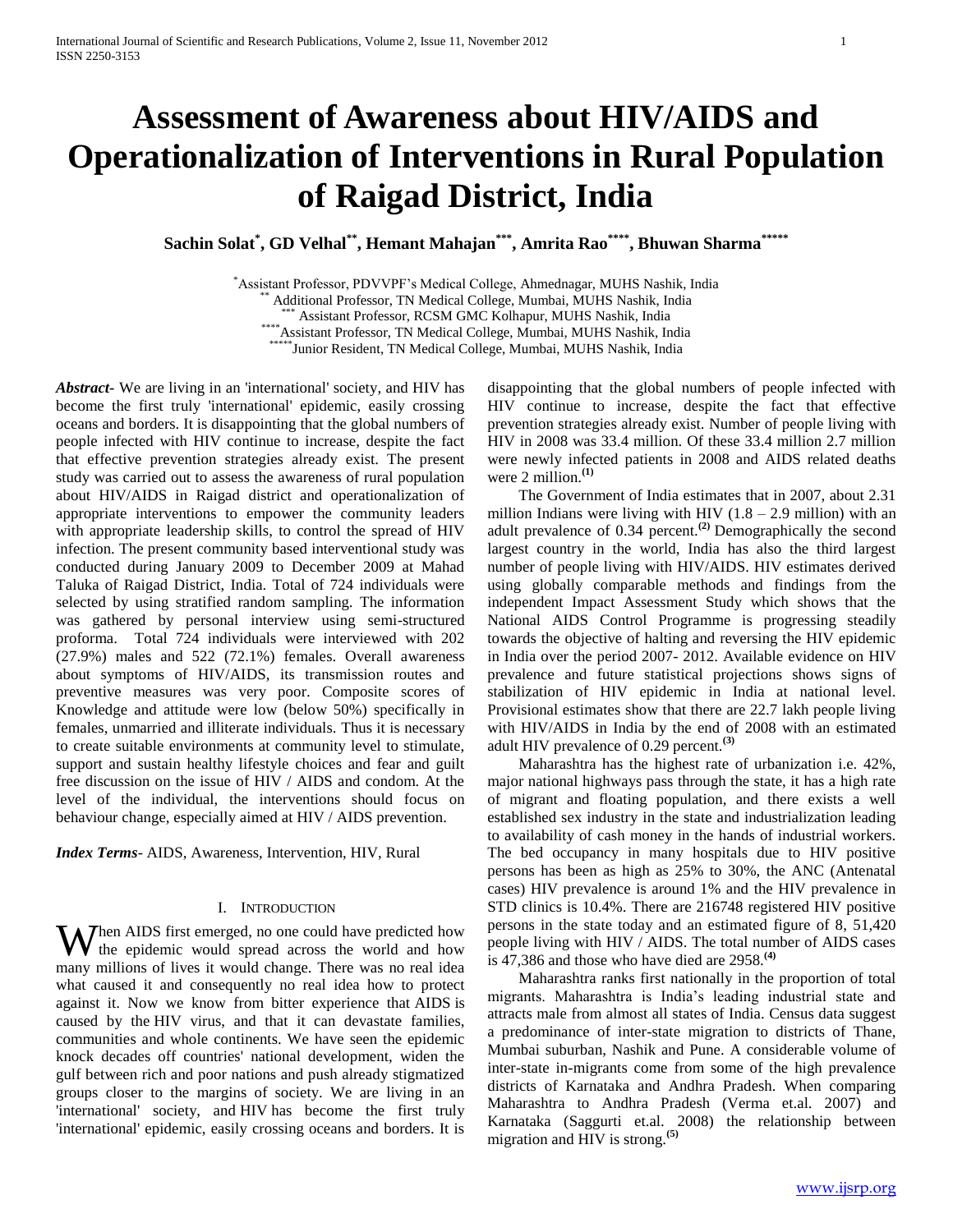Thane, Pune, Nashik, Mumbai (urban), Mumbai (suburban) and Nagpur districts received more than half of male migrants during 1991-2001. These districts also have recorded a high HIV prevalence among pregnant women attending ANC clinics. In addition, the primary out-migration districts such as Sangli, Satara, Solapur, Jalgaon and Bid have recorded a high HIV prevalence. Thus, both the origin and destination districts demonstrate a link to HIV.**(5)**

 These facts indicate the transmission of HIV from urban to rural areas and from high risk to low risk behaviour groups. If left unattended, this problem may spread like a fire and all the gains of the project activities so far, are likely to get major setback. Hence it is necessary at this stage to plan and operationalize the appropriate preventive and control measures against HIV/AIDS to control the transmission especially from the migrants.

#### II. MATERIALS AND METHODS

 The present study was a community based interventional study carried out during January 2009 to December 2009 in Mahad Taluka in Raigad District of Konkan region of Western Maharashtra. District has sex ratio of 975 females per 1000 males and literacy rate of 60.4%. Almost 41% of the population lies below poverty line.

 For the purpose of present study, it was decided to include members from the important stakeholders as well as beneficiaries of PRIDE-India, who are also the influential members in the community, in the 40 villages covered by PRIDE-India. They are as follows:

| Self help groups members | 3000 |
|--------------------------|------|
| Sponsored children       | 1500 |
| Adolescent boys          | 400  |

| Adolescent girls                                                 | 400  |
|------------------------------------------------------------------|------|
| No. of families where at least1 member has migrated<br>to Mumbai | 1000 |
| Panchayat Raj Institutes members (Male)                          | 200  |
| Anganwadi workers                                                | 150  |
| High school Teachers                                             | 60   |
| Preschool Teachers                                               | 35   |
| Total                                                            |      |

 It was proposed to include at least, 10% i.e. 700 individuals from these groups for the purpose of survey for assessment of knowledge and attitude. Sampling technique was Stratified random sampling. Stratification was done according to the categories mentioned above. 724 individuals were selected by keeping inclusion and exclusion criteria in mind.

 After finalizing the study design, it was thoroughly discussed and administrative approval was taken from PRIDE-India officials at Mahad. Permission for the present study was taken from the Dean and Head of the Department of Preventive and Social Medicine TN Medical College, Mumbai. Ethics committee clearance for the present study was taken after submitting the study protocol.

 Basic information about study area, study population and NGO activities was collected from PRIDE-India NGO by studying previous records. Data collection tools were prepared: consent forms and preformed, pretested, semi-structured, openended questionnaire, all in the local language of communication i.e. Marathi.

#### **2.1 KNOWLEDGE**

 Knowledge was assessed by using the composite scale giving scores to different attributes of knowledge regarding STIs and HIV/AIDS presented in interview schedule.

| Sr. No. | Questions                                      | Answer / Score |                 |
|---------|------------------------------------------------|----------------|-----------------|
|         |                                                | <b>Yes</b>     | No / Don't know |
|         | Heard of STIs?                                 |                | 0               |
|         | Are STIs curable?                              |                | $\theta$        |
|         | Have you heard of HIV/AIDS?                    |                | $\Omega$        |
| 4       | Is there any difference between HIV & AIDS?    |                | $\Omega$        |
|         | Is there any relation between HIV/AIDS & STIs? |                | $\theta$        |
| 6       |                                                |                | $No=1/$         |
|         | Is HIV/AIDs completely curable?                | $\theta$       | Don't know=0    |
|         | Availability of HIV testing facilities?        |                | $\Omega$        |
| 8       | Availability of HIV treatment facilities?      |                | $\theta$        |
| 9       | Desire more information on HIV?                |                | $\overline{0}$  |
| 10      | Have you heard of condom?                      |                | $\Omega$        |
| 11      | Do you discuss health and sex issues?          |                | $\theta$        |
| 12      | Necessity of HIV testing in pregnant women?    |                | $\theta$        |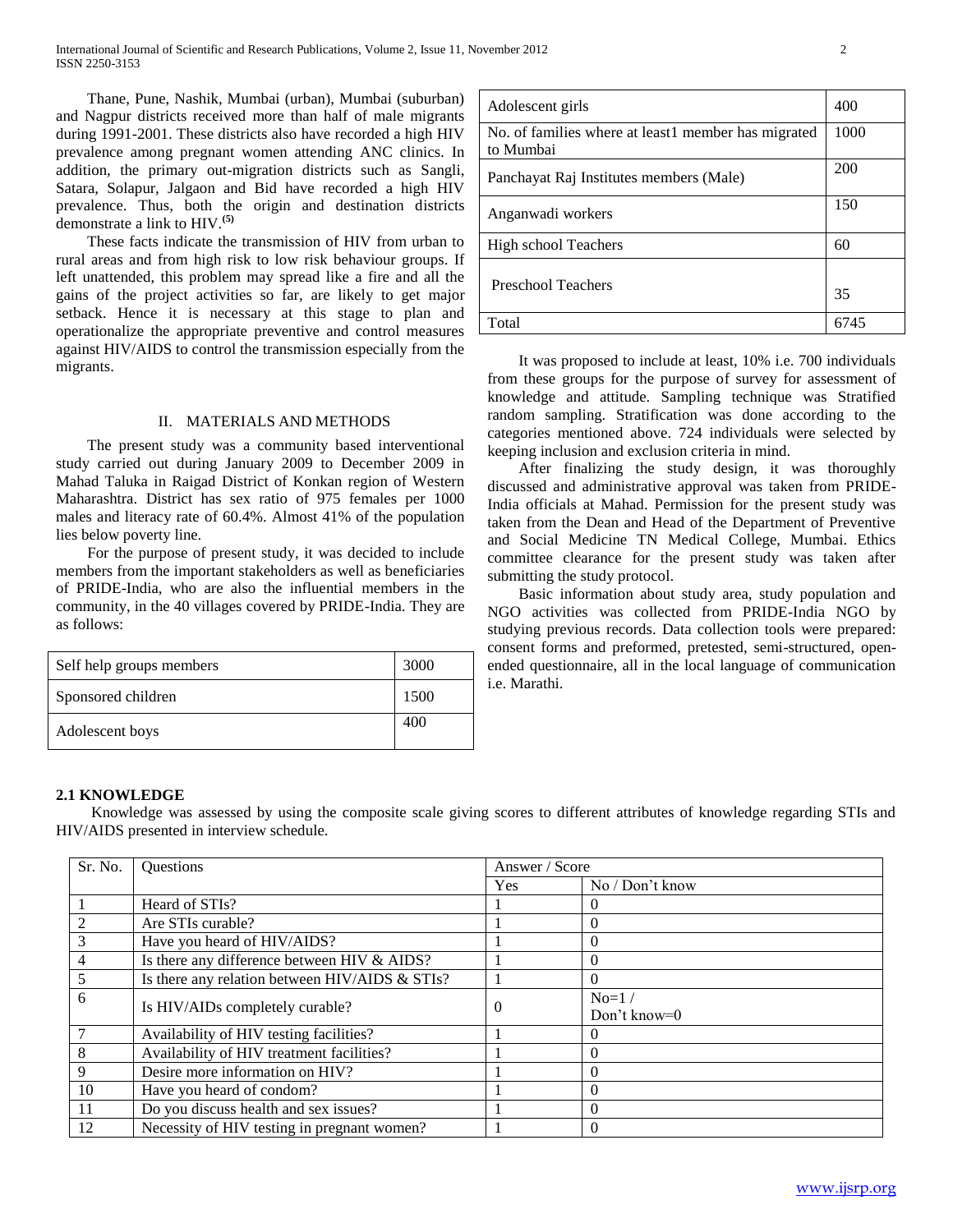| 13 | Undergone HIV testing?            |         |                   |                    |
|----|-----------------------------------|---------|-------------------|--------------------|
|    |                                   | Correct | Partially correct | Wrong / Don't know |
| 14 | Meaning of STIs?                  |         |                   |                    |
| 15 | Ways of transmission of STIs?     |         |                   |                    |
| 16 | Preventive measures for STIs?     |         |                   |                    |
| 17 | Symptoms of HIV?                  |         |                   |                    |
| 18 | Symptoms of AIDS?                 |         |                   |                    |
| 19 | Transmission of HIV/AIDS?         |         |                   |                    |
| 20 | Preventive measures for HIV/AIDS? |         |                   |                    |
| 21 | Purpose of condom use?            |         |                   |                    |

Maximum obtainable score was 29.

Score of 0-13 considered as Poor score; Scores of 14 – 29 considered as Good Score

#### **2.2 ATTITUDE**

 Attitude was assessed by using the composite scale giving scores to different attributes of attitude regarding STIs and HIV / AIDS presented in the interview schedule.

| Sr. No. | <b>Statements</b>                                                                                                  | Answer / Score |                |            |
|---------|--------------------------------------------------------------------------------------------------------------------|----------------|----------------|------------|
|         |                                                                                                                    | Yes            | N <sub>0</sub> | Don't know |
|         | STIs can be cured by having sex relation with young<br>unmarried woman?                                            | $\Omega$       |                | $\theta$   |
|         | It is mandatory to subjects both the partners for HIV testing<br>before marriage?                                  | $\Omega$       |                | 0          |
|         | It is dangerous to keep HIV infected individual at home?                                                           | $\Omega$       |                | 0          |
|         | Complete elimination of prostitution is necessary to prevent<br>HIV transmission?                                  | $\Omega$       |                | $\theta$   |
|         | HIV infected females should never get conceived?                                                                   | $\Omega$       |                | $\theta$   |
| 6       | Those who are confirmed HIV negative after testing, have no<br>risk of becoming HIV infected any time in the life? | $\theta$       |                | 0          |
|         | It is possible to identify HIV infected individual easily?                                                         | $\theta$       |                | $\theta$   |
| 8       | STIs & HIV/AIDS are transmitted by only females?                                                                   |                |                | 0          |
| 9       | It is necessary to test each individual for HIV infection?                                                         | $\Omega$       |                | 0          |
| 10      | It is dangerous to provide health care to HIV infected<br>individual?                                              | $\theta$       |                | $\theta$   |

Maximum obtainable score was 10.

Score of  $0 - 5$  is considered as poor score and 6-10 is good score.

## **2.3 PLANNING OF SURVEY**

 The survey was planned in first week of January 2009. With the help of PRIDE-India officials the study population of 40 villages was divided into 4 Zones, namely, Pachad zone, Vinhere zone, Jui zone, Mahad zone.

## *2.3.1 Identification of surveyors and the supervisors*

 Total 40 surveyors were identified which were Community Organizers (COs) and Balsevikas. 20 pairs were formed, preferably one male and one female in each pair. 4 Assistant Zonal officers (AZOs) were identified, one for each of the four zones. Each AZO was supposed to supervise activity of 5 (or 6) pairs of the surveyors and help them in case of difficulties.

#### *2.3.2 Training of surveyors and supervisors*

 All the 40 surveyors (20 Community Organizers and 20 Balsevikas) and the 4 Supervisors i.e. Assistant Zonal Officers were given 1 day training about how to ask the questions for interview schedule. This was done to have uniformity in questionnaire filling and avoid subjective errors. Their queries about some questions were solved on the spot. They were trained how to develop rapport with the respondents and how to get answers to certain embarrassing questions.

## *2.3.3 Allotment of survey areas*

 The 40 surveyors were divided into 20 pairs, preferably one male and one female in each pair. Each pair was allotted 2 villages in such a way that surveyors were from different villages of residence than the ones allotted to them. This was done to avoid any bias on the part of the surveyors. The surveyors were also intimated about the route and mode of transport for reaching their allotted villages. The surveyors were also informed to be in contact with the respective supervisors i.e. Assistant Zonal Officers (AZOs) in case of any difficulties.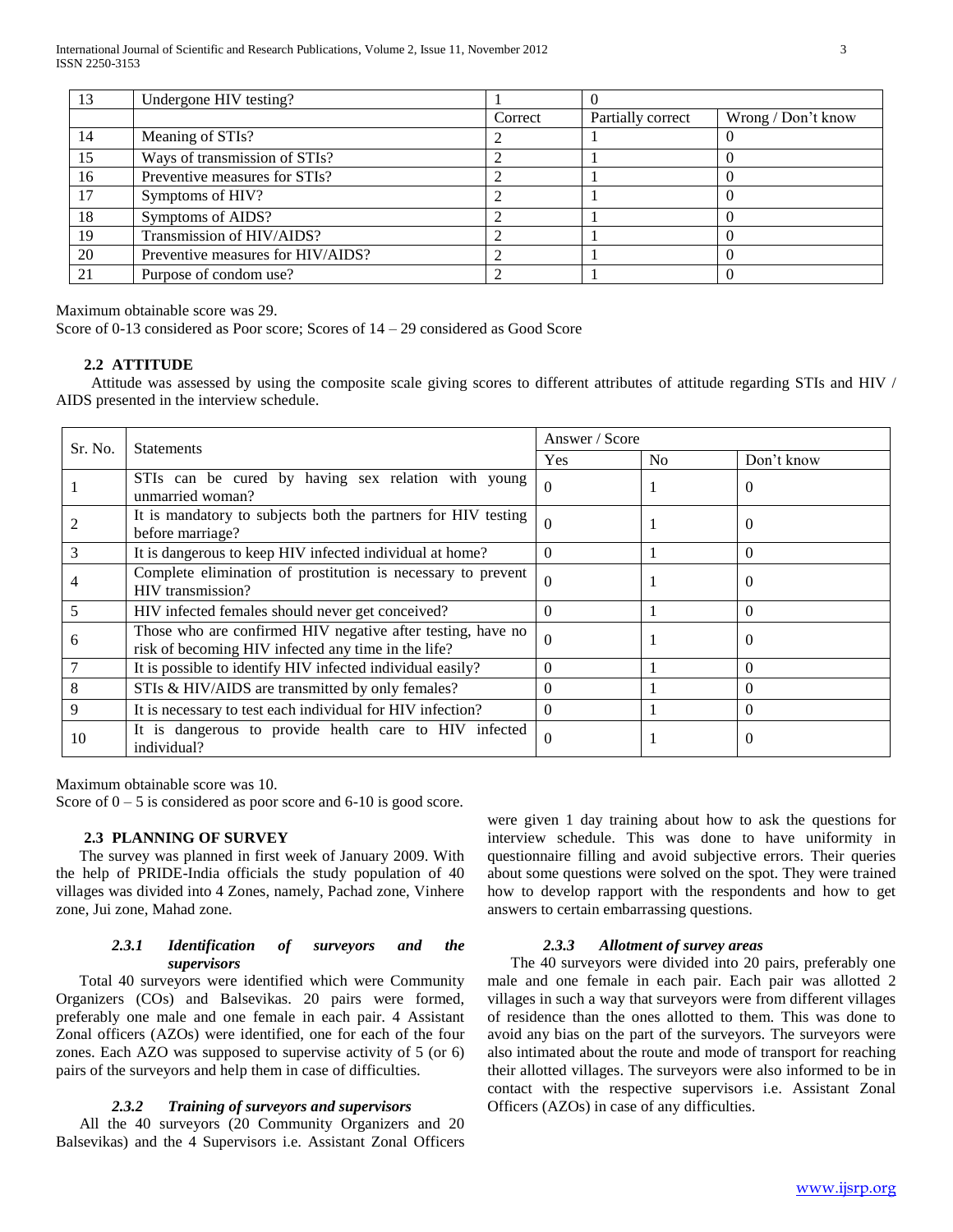#### *2.3.4 Field survey*

 Field survey was carried out over a period of 2 days. 20 villages were covered on day one and remaining 20 on the second day. Each pair covered one village on each day and completed interviews of the allotted participants. The surveyors introduced themselves to the participants, developed rapport, took their consent and then interviewed the participants. Interviews were taken in local language i.e. Marathi. It was made sure that each question was properly understood by the participants

 Proper privacy was provided to all the participants. Care was taken that female participants were interviewed by the female surveyor and male participant by the male surveyor. An attempt was made to interview the spouse of the migrant, wherever applicable. High school teachers and preschool teachers were requested to fill the forms, instead of taking their interview. This was mainly because the teachers would not be very comfortable to get interviewed by the community organisers and it is also more likely that they would express in a better fashion if given an opportunity to respond independently. Only those who have not undergone any training on HIV/AIDS were included in this exercise.

 The four supervisors i.e. Assistant Zonal Officers (AZOs) supervised the work in their respective zones. AZOs also helped the surveyors in case of any difficulties. It was made sure that all interviews in that village are completed on the same day and not kept pending. Efforts were made on the part of the surveyors as well as the supervisors to minimize the mistakes in filling up the questionnaires.

#### *2.3.5 Focus Group Discussions (FGDs)*

 Along with interview schedule Focus Group Discussions (FGDs), in 3 villages each on day 1 and day 2 were conducted. Focus group interviews are the most appropriate methods to understand general view of the villagers about HIV and AIDS as it brings together different people and gives the opportunity to verify some of the facts about HIV and AIDS in the village. It also generates hypotheses and ideas. Total 21 FGDs in 6 randomly selected villages (5 each for males, females, adolescent boys and girls, and one combined for all categories of individuals at Bheloshi) were conducted. The participants of the FGDs were randomly selected from the community stake holders of PRIDE-India which were not included in interview schedule. A good rapport was developed with the participants and they were encouraged to interact, raise questions and put their opinions on different issues related to STIs, HIV/AIDS and condoms. Average duration of a FGD was 45 minutes. A total of 176 individuals participated in FGDs. FGDs were conducted to check consistency of the responses with interviews.

#### *2.3.6 Post survey feedback*

 All the surveyors and the supervisors were gathered at the PRIDE-India office at Mahad on the following day of the survey. The queries and difficulties from the surveyors were answered. All the filled up questionnaires were collected from them along with the list of the participants. It was made sure that all 724 questionnaires were present and none was missing. All the questionnaires were checked for their completeness and correctness and then compiled in village wise stacks.

 In the survey participants were asked whether they would like to undergo HIV testing voluntarily and those who were willing for the HIV test were promoted by counselling at health centre of PRIDE-India and referred for HIV testing at the ICTC at Rural hospital Mahad. All the individuals referred for HIV testing reported back to PRIDE-India health centre with their reports. The PRIDE-India functionaries facilitated this promotion process, as they have developed good rapport with the villagers. A total of 38 individuals, most of which were migrants, voluntarily underwent HIV testing during April to December 2009 of which 10 were found to be HIV positive. As housewives are considered as low risk group, voluntary counselling and HIV testing was promoted in the married females, especially among spouses of the migrants, to assess the trend of HIV infection. HIV testing was promoted among pregnant women for the same reason. A total of 264 females were registered in ANC clinic of PRIDE-India health centre during April to December 2009, all of which were counselled by medical officer at health centre of PRIDE-India and referred for HIV testing at the ICTC at Rural hospital Mahad. All the pregnant women referred for HIV testing reported back to PRIDE-India health centre with their reports. None of the tested pregnant females were found to be HIV positive. Also 2 children aged more than 2 years, who had both parents HIV positive diagnosed in last 2 years were tested for HIV and 1 (50.00%) of them was found to be HIV positive. A total of 24 (23 adults, 1 child) persons living with HIV / AIDS (old as well as new) were identified during April to December 2009. Also there were 2 deaths due to HIV / AIDS during the same period. Early detection and follow up of cases of STDs at Health centre and contact tracing was also included to facilitate early detection of HIV infected persons.

#### *2.3.7 To provide care and support to HIV infected individuals*

 An attempt was made with help of PRIDE-India functionaries to provide care and support to the individuals who are already infected with HIV. Those who were already infected with HIV were identified and referred to tertiary level health care institutes for further investigations, CD4 count and treatment / ART. The identified referring tertiary care hospitals are Dhirubai Ambani Hospital, Panvel, Bell Air Hospital, Panchgani and KEM Hospital Mumbai. A total of 23 HIV infected persons were referred for CD4 count and 10 were referred for ART during April to December 2009. The HIV infected individuals were given financial assistance for their travel to and from the tertiary care hospitals. Early detection of various Opportunistic infections – by periodic medical check up and screening for opportunistic infections of infected individuals at PRIDE-India health centre and referral of those having opportunistic infections to tertiary care hospitals was done at PRIDE-India health centre. A total of 9 HIV infected persons were referred for treatment of opportunistic infections. Counselling of the HIV infected individual as well as his family members, was also carried out at PRIDE-India health centre at PRIDE-India health centre.

 Social support to the HIV infected individuals such as home based care, prevention of discrimination and stigma, security of job etc was provided by PRIDE-India functionaries with help of Self Help Groups established in each villages.

 Those families taking care of HIV positive family member were assisted financially, 10 such families were assisted during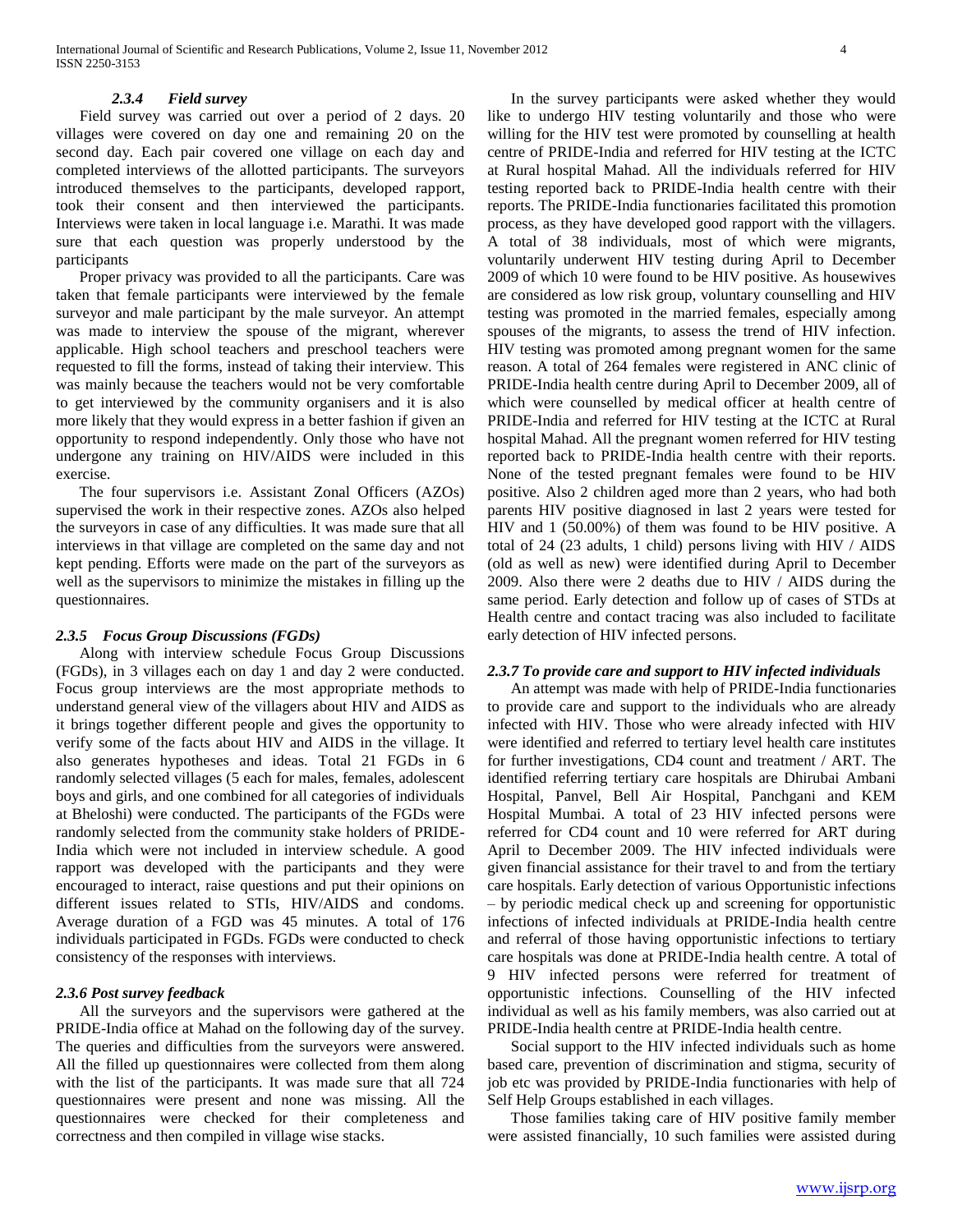April to December 2009. When there was death due to HIV / AIDS, the family members were helped financially, 2 such families were assisted during April to December 2009 with help of PRIDE-India functionaries.

 Those children who were orphaned because of death of both parents due to AIDS were given financial assistance and educational support in the form of school stationary as well as medical assistance, 2 such children were assisted during April to December 2009. Early detection and treatment of STDs was also carried out at PRIDE-India health centre at PRIDE-India health centre.

## *2.3.8 To empower the community leaders with appropriate leadership skills, to control the spread of HIV infection*

 Training workshops for key functionaries and other stakeholders: After the baseline survey it was decided to impart knowledge to key functionaries and other stakeholders of PRIDE-India Mahad, which are the community leaders and they would later help to control the spread of HIV infection. The training workshops were undertaken in February and March 2009 with the help of PRIDE-India officials. Total 6 workshops were organised each of 2 days duration. Maximum number of participants per workshop was 40. The participants for the training workshops were identified by PRIDE-India officials. Total 217 (69 males and 148 females) individuals were involved in the training workshops. Contents of the 2 days training workshop were finalised by Department of Preventive and Social Medicine in consultation with PRIDE officials. 2 to 3 resource persons were present for each workshop. Logistics arrangement and financial support to the workshops was provided by PRIDE-India.

 Each workshop was hosted for different identified groups of community stake holders of PRIDE-India. E.g. members of self help groups (SHGs), members of Panchayat raj institute (PRIs), sponsored children, preschool and high school teachers, etc. These stake holders are influential people and act as community leaders for various community based activities, and are of great help for control of spread of HIV infection in the community.

## **Contents of the training workshop**

- Adolescence: physical development and genital anatomy and physiology
- Adolescence: mental development
- HIV / AIDS basic information
- Ways of transmission and prevention of HIV / AIDS
- Condom importance and demonstration
- Prevention of parent to child transmission of HIV
- Signs and symptoms of HIV / AIDS
- HIV and STIs
- HIV and Tuberculosis
- Laboratory diagnosis of HIV / AIDS
- Treatment and care of People Living with HIV and AIDS (PLHAs)
- Counselling, AIDS stigma and discrimination
- HIV / AIDS: myths and misconceptions
- National AIDS Control Programme
- Addictions and their prevention and control
- Interpersonal communication skills
- Discussion with and among the participants

 Each workshop was conducted over a period of 2 days, which was properly scheduled to cover all relevant topics. The topics were prepared in Microsoft Office PowerPoint, in local language i.e. Marathi and presented with the help of LCD projector. Transparencies along with overhead projector were also used wherever needed. Condom demonstration was done with help of condoms and dummy penis.

 After all the topics were covered in workshop, the participants were divided in groups of 5 or 6, and were given a situation regarding HIV / AIDS and its social implications. They were given 15 minutes to discuss the issue among themselves and then come forward and present their views and how they will tackle such a situation. Those issues were later discussed by resource persons and the participants were trained exactly how to handle these situations.

 The topic "Interpersonal communication skills" was added in the training so that the trained individuals will act as volunteers to form a peer group, develop rapport and impart the knowledge they have gained through training, to their friends, colleagues, neighbours and those who are need of the information.

## *2.3.9 To monitor community based IEC activities facilitated by empowered community leaders*

 The community leaders which were empowered in training workshops were trained to undertake community based IEC (Information Education Communication) activities. These IEC activities were monitored through regular follow up visits to Mahad throughout the year. Expert help and support was given to these community leaders whenever and wherever needed. The list of IEC activities which were undertaken by empowered community leaders:

 HIV / AIDS education sessions were held for the PRIDE-India project staff, members of self help groups, Panchayat Raj Institute members, youth group members in the village, non school going adolescents, local industrial workers, spouses of migrants etc in respective villages. These sessions were organized and conducted by trained PRIDE-India stakeholders. These sessions were monitored and helped by regular visits to Mahad.

 A total of 34 HIV / AIDS education sessions were held, 5 for high-school children, 8 for spouses of migrants, 2 for self help group females, 3 for Panchayat raj institute members, 8 each for adolescent boys and adolescent girls.

 Posters showing various pictures and information about HIV / AIDS were exhibited to ameliorate awareness about HIV among villagers. A total of two poster exhibitions were held in two villages.

World AIDS Day 2009 and World AIDS Week  $(1<sup>st</sup>$  to  $7<sup>th</sup>$ December 2009) were observed at PRIDE-India, Mahad as well as a few select villages. A total of four HIV / AIDS counselling sessions were held at PRIDE-India, Mahad Health centre for individuals practising high risk behaviour. They were informed about safe sex practices and risk reduction practices. Pregnant women in the villages were identified and motivated by PRIDE-India Medical officer, to undergo HIV testing at nearby ICTC.As migrants working in Mumbai tend to visit their native villages in Mahad at the time of various festivals, dissemination of messages at the time of religious functions like Ganeshotsav, local fairs etc was carried out at a total of 7 gatherings.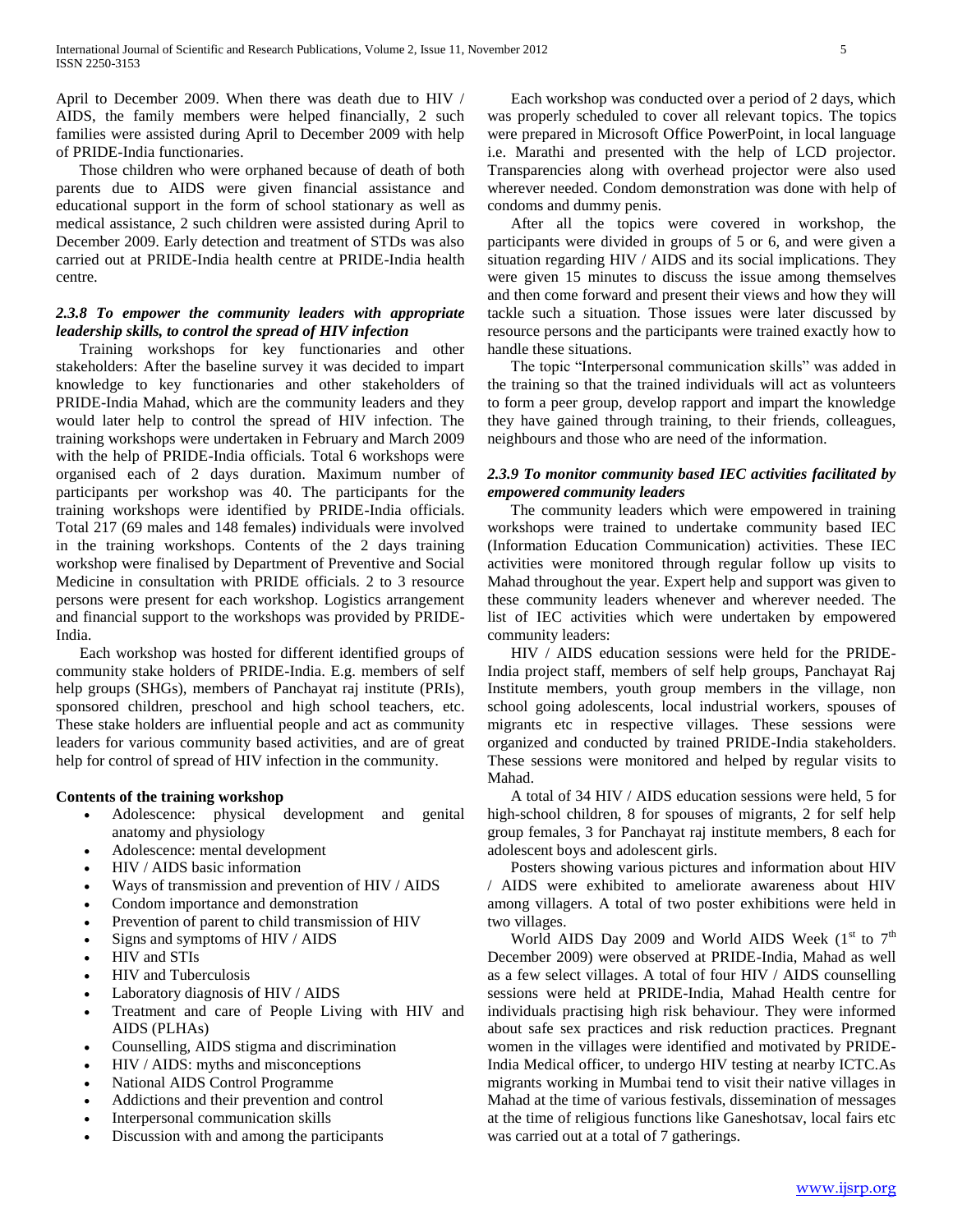#### *2.3.10 Statistical Analysis*

 The data was checked for completeness. The data was coded and entered in Microsoft Office Excel. The data was filtered, processed and edited. The data was thoroughly analysed using SPSS 15.0 and Graph Pad Prism v5.01 statistical analysis software. Appropriate tests like Chi-square were applied.

#### III. RESULTS

 TABLE 1, 2 describe, total number of 724 individuals were interviewed with 202 (27.9%) males and 522 (72.1%) females. Most of them 615 (84.94%) were in the age group of 15 - 40 years, Hindu by religion (710, 98.06%), backward class (294, 40.60%), married (408, 56.35%), educated up to secondary school level (480, 66.29%), occupied as unskilled labourer (374/479, 78.8%) and socio-economic class IV (458, 63.26%). Out of these 724 families 238 (32.9%) had migrants who were migrated to various places for different reasons. Also, 547 (75.55%) of participants have also reported various forms of addictions among their family members mainly tobacco consumption (504, 92.13%) in various forms. Only 99 (49.0%) males and 83 (15.90%) females mentioned that they were the decision makers on their health problems, while, only 87 (43.07%) males and 288 (55.17%) females said that they discuss health and sexual issues with family members. TABLES 3, 4, 5 show only 106 (14.6%) individuals had good knowledge (Composite knowledge score  $\geq$ 14) about HIV/AIDS and 165 (22.8%) individuals had right attitude (Composite score 6 to 10) towards HIV/AIDS. Good knowledge and right attitude was significantly more in males, married population, individuals with higher education, population with high per capita income. TABLE 6 shows various positive and negative findings of focus group discussion. Information obtained through FGDs and interviews of the individuals was consistent. TABLE 7 shows, total 264 pregnant women from general population were counselled at PRIDE-India health centre and tested at nearby ICTC at Rural hospital Mahad. None of them were found to be HIV positive. Total 38 migrant males from villages volunteered for HIV testing at ICTC at Rural hospital Mahad of which 10 (26.32%) were found positive. Spouses of HIV positive migrants were also subjected to HIV testing and 2 (20.00%) of them were HIV positive. Also 2 children who were siblings, one aged 3 years and other 5 years, who had both parents HIV positive (father was migrant and died) diagnosed in last 2 years, were tested for HIV and 1 (50.00%) of them was found to be HIV positive. TABLE 8 shows, there were 23 adults and 3 children living with HIV / AIDS of which 12 adults and 3 children have been diagnosed during period April to December 2009. During period April to December 2009 there were 2 deaths of adults, who were diagnosed previously before this study was carried out. TABLE 9 describes, care and support to the infected and affected people because of HIV/AIDS. In the present study during period April to December 2009, total 23 HIV positive individuals were referred to tertiary care institute at Panvel, Panchgani and Mumbai for regular CD4 count, while 12 newly diagnosed were also sent for ART and 9 individuals were referred for treatment of various opportunistic infections. An attempt was made to restore the families struck by HIV / AIDS. Financial support was given to families of 12 newly diagnosed PLHAs. Two families where death of earning member due to AIDS had occurred were also given financial support and their children were provided educational support. TABLE 10, 11 reveal that, an attempt was made to improve knowledge and awareness among the general population by training representatives from different social groups. A total of 6 workshops educating participants about HIV / AIDS were held for 217 representatives of different PRIDE-India functionaries. A total of 48 HIV / AIDS awareness sessions were held in different villages which educated 2057 individuals.

| Socio-demographic Profile |                                | Frequency    |  |
|---------------------------|--------------------------------|--------------|--|
| <b>Sex</b>                | Male                           | 202 (27.9%)  |  |
|                           | Female                         | 522 (72.1%)  |  |
|                           | < 20                           | 258 (35.6%)  |  |
|                           | $20 - 29$                      | 153 (21.1%)  |  |
| Age in years              | $30 - 39$                      | 204 (28.2%)  |  |
|                           | $40 - 49$                      | 73 (10.1%)   |  |
|                           | 50 & above                     | 36(5%)       |  |
|                           | Illiterate                     | 41 (5.7%)    |  |
|                           | Primary                        | 112 (15.5%)  |  |
| Education                 | Secondary                      | 468 (64.6%)  |  |
|                           | <b>Higher Secondary</b>        | 94 (13%)     |  |
|                           | Graduation and above           | $9(1.2\%)$   |  |
|                           | Self employed                  | 29 (4%)      |  |
| Occupation                | Public Private sector employee | 59 (8.2%)    |  |
|                           | Unskilled laborer              | 374 (51.7%)  |  |
|                           | Unemployed                     | 262 (36.6%)  |  |
| Religion                  | Hindi                          | 710 (98.06%) |  |
|                           | Muslim                         | 7(0.97%)     |  |

**TABLE 1: Demographic Profile of Study Population (n – 724)**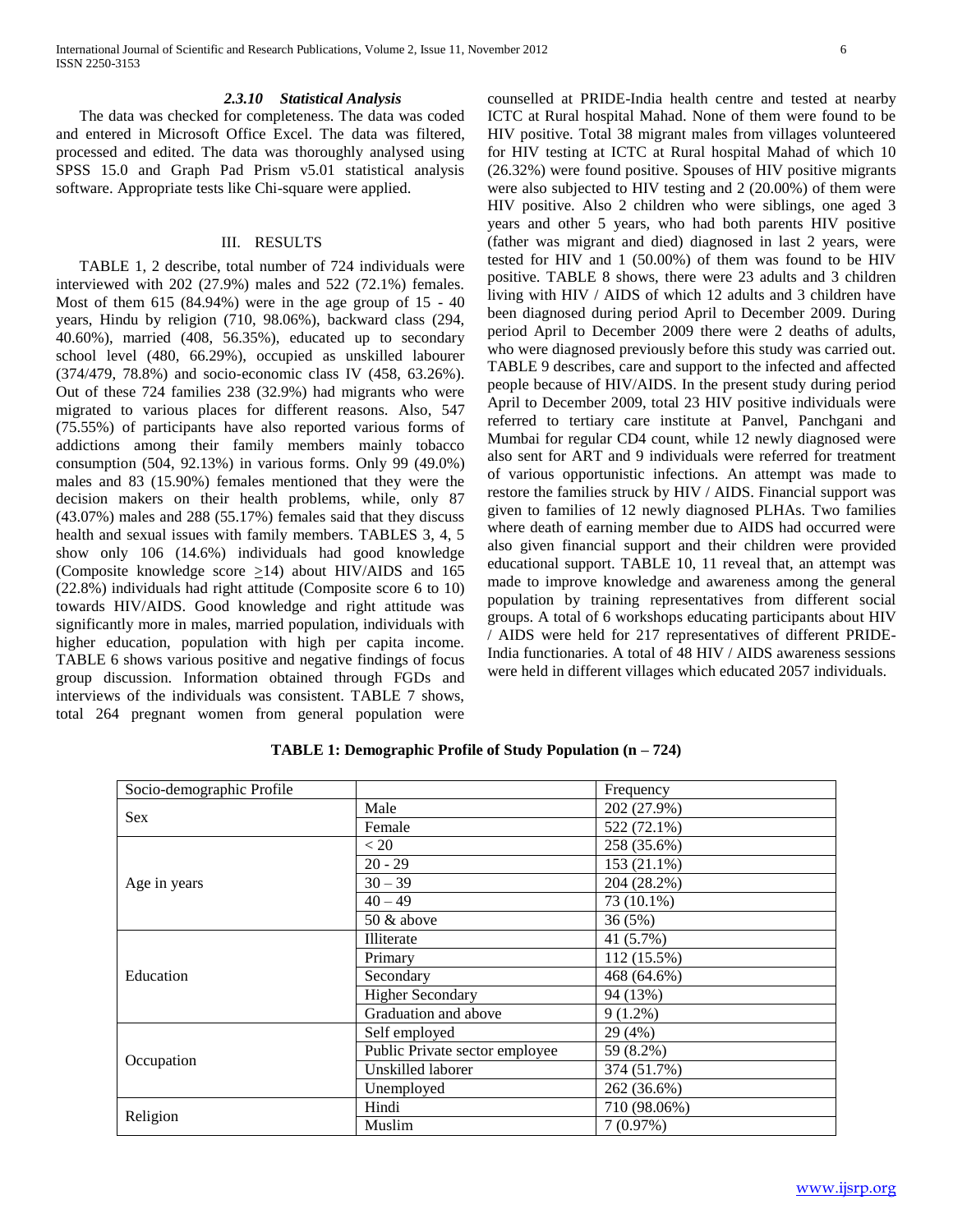| Others                | 7(0.97%)     |
|-----------------------|--------------|
| <b>Backward Class</b> | 294 (40.6%)  |
| Others                | 430 (59.4%)  |
| Married               | 408 (56.4%)  |
| Unmarried             | 298 (41.2%)  |
| Divorced and Others   | 18 (2.4%)    |
| Class I               | 29 (4.01%)   |
| Class II              | 56 (7.73%)   |
| Class III             | 181 (25 %)   |
| Class IV              | 458 (63.26%) |
|                       |              |

# **TABLE 2: Demographic Profile of Migrants (n-238)**

| Demographic Profile   |                         | Frequency   |  |
|-----------------------|-------------------------|-------------|--|
| <b>Sex</b>            | <b>Males</b>            | 238 (100%)  |  |
|                       | Females                 | $0(0\%)$    |  |
|                       | $< 20$ years            | 8 (3.4%)    |  |
|                       | $20 - 29$ years         | 81(34%)     |  |
| Age group             | 30 - 39 years           | 114 (47.9%) |  |
|                       | $40-50$ years           | 35 (14.7%)  |  |
|                       | Illiterate              | $0(0\%)$    |  |
|                       | Primary                 | 116 (48.7%) |  |
| Education             | Secondary               | 43 (18.1%)  |  |
|                       | <b>Higher Secondary</b> | 66 (27.7%)  |  |
|                       | Graduation and above    | $17(7.1\%)$ |  |
| <b>Marital Status</b> | Married                 | 217 (91.2%) |  |
|                       | Unmarried               | 21 (8.8%)   |  |
|                       | Work                    | 215 (90.3%) |  |
| Reasons for Migration | Education               | 15 (6.3%)   |  |
|                       | Other                   | $8(3.4\%)$  |  |

## **TABLE 3: Composite score of knowledge (n -724)**

| Questions                                                         | Max<br>marks   | Score | Average score | $\%$  |
|-------------------------------------------------------------------|----------------|-------|---------------|-------|
| Heard of STI?                                                     | 1              | 327   | 0.45          | 45.17 |
| Are STIs curable?                                                 | 1              | 87    | 0.12          | 12.02 |
| Have you heard of HIV/AIDS?                                       | 1              | 626   | 0.86          | 86.46 |
| Is there any difference between HIV & AIDS?                       | 1              | 178   | 0.25          | 24.59 |
| Is there any relation between HIV/AIDS $\&$<br>STI <sub>s</sub> ? | 1              | 198   | 0.27          | 27.35 |
| Is HIV/AIDs completely curable?                                   | 1              | 414   | 0.57          | 57.18 |
| Availability of HIV testing facilities?                           | 1              | 195   | 0.27          | 26.93 |
| Availability of HIV treatment facilities?                         | 1              | 222   | 0.31          | 30.66 |
| Desire more information on HIV?                                   | 1              | 637   | 0.88          | 87.98 |
| Have you heard of condom?                                         |                | 397   | 0.55          | 54.83 |
| Do you discuss health and sex issues?                             |                | 404   | 0.56          | 55.80 |
| Necessity of HIV testing in pregnant women?                       | 1              | 325   | 0.45          | 44.89 |
| Undergone HIV testing?                                            | 1              | 95    | 0.13          | 13.12 |
| Meaning of STIs?                                                  | $\overline{c}$ | 110   | 0.15          | 15.19 |
| Ways of transmission of STIs?                                     | $\mathfrak{D}$ | 166   | 0.23          | 22.93 |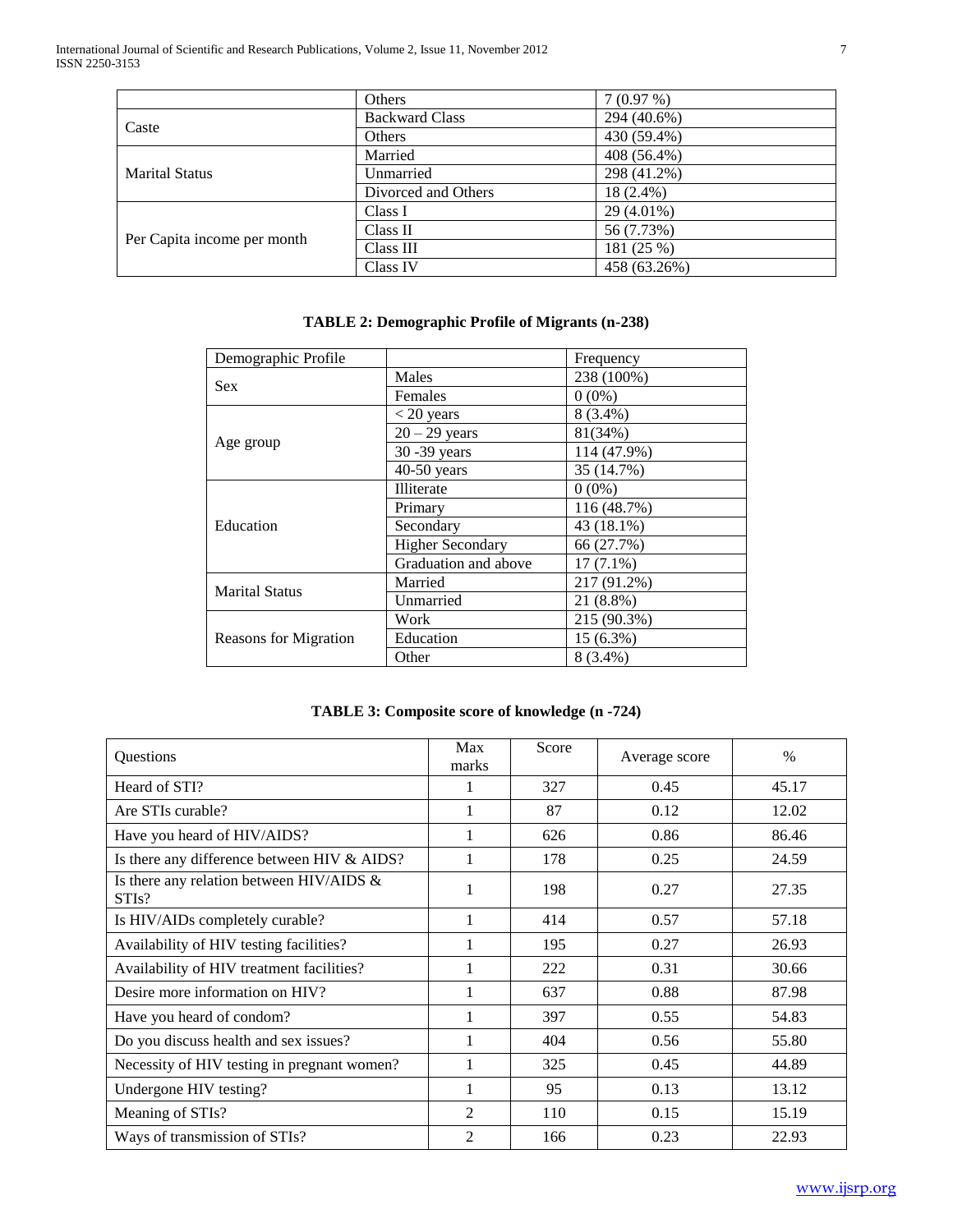International Journal of Scientific and Research Publications, Volume 2, Issue 11, November 2012 8 ISSN 2250-3153

| Preventive measures for STIs?     | C  | 160  | 0.22 | 22.10 |
|-----------------------------------|----|------|------|-------|
| Symptoms of HIV?                  |    | 208  | 0.29 | 28.73 |
| Symptoms of AIDS?                 |    | 248  | 0.34 | 34.25 |
| Transmission of HIV/AIDS?         |    | 443  | 0.61 | 61.19 |
| Preventive measures for HIV/AIDS? | C  | 319  | 0.44 | 44.06 |
| Purpose of condom use?            |    | 435  | 0.60 | 60.08 |
| Total                             | 29 | 6194 | 0.30 | 29.50 |

## **TABLE 4: Composite score of attitude (n-724)**

| <b>Statements</b>                                                                                                  | Score | Average score | Percent |
|--------------------------------------------------------------------------------------------------------------------|-------|---------------|---------|
| STIs can be cured by having sex relation with young<br>unmarried woman?                                            | 542   | 0.75          | 74.86   |
| It is mandatory to subjects both the partners for HIV testing<br>before marriage?                                  | 28    | 0.04          | 3.87    |
| It is dangerous to keep HIV infected individual at home?                                                           | 304   | 0.42          | 41.99   |
| Complete elimination of prostitution is necessary to prevent<br>HIV transmission?                                  | 81    | 0.11          | 11.19   |
| HIV infected females should never get conceived?                                                                   | 269   | 0.37          | 37.15   |
| Those who are confirmed HIV negative after testing, have no<br>risk of becoming HIV infected any time in the life? | 384   | 0.53          | 53.04   |
| It is possible to identify HIV infected individual easily?                                                         | 391   | 0.54          | 54.01   |
| STIs, & HIV/AIDS are transmitted by only females?                                                                  | 427   | 0.59          | 58.98   |
| It is necessary to test each individual for HIV infection?                                                         | 31    | 0.04          | 4.28    |
| It is dangerous to provide health care to HIV infected<br>individual?                                              | 306   | 0.42          | 42.27   |
| Total                                                                                                              | 2763  | 0.38          | 38.16   |

# **TABLE 5: Association of average score of attitude and knowledge with awareness of HIV/AIDS (n-724)**

| Category   |                          | Knowledge     |                  | Attitude<br>Chi-square |              | Chi-square   |                             |
|------------|--------------------------|---------------|------------------|------------------------|--------------|--------------|-----------------------------|
|            |                          | Poor $(0-13)$ | Good(14-29)      | test                   | Poor $(0-5)$ | $Good(6-10)$ | test                        |
|            | Male                     | 155           | 47               | $P < 0.01$ ;           | 146          | 56           | $P - 0.049$ ;               |
| Sex        | Female                   | 463           | 59               | Significant            | 413          | 109          | significant                 |
|            | < 20                     | 232           | 26               |                        | 220          | 38           |                             |
|            | $20 - 29$                | 130           | 23               | $P-0.09;$              | 118          | 35           |                             |
| Age group  | $30 - 39$                | 168           | 36               | Non-                   | 146          | 58           | $P < 0.01$ ;<br>significant |
| in years   | $40 - 49$                | 58            | 15               | significant            | 47           | 26           |                             |
|            | 50 & above               | 30            | 6                |                        | 28           | 8            |                             |
|            | Illiterate               | 41            | $\boldsymbol{0}$ | $P < 0.01$ ;           | 37           | 4            | $P < 0.01$ ;                |
|            | Primary                  | 109           | 3                |                        | 94           | 18           |                             |
|            | Secondary                | 413           | 55               |                        | 371          | 97           |                             |
| Education  | Higher<br>Secondary      | 55            | 39               | Significant            | 57           | 37           | significant                 |
|            | Graduate $&$<br>above    | $\mathbf{0}$  | 9                |                        | $\mathbf{0}$ | 9            |                             |
| Occupation | Self employed            | 12            | 17               |                        | 16           | 13           |                             |
|            |                          |               |                  | $P < 0.01$ ;           |              |              | $P < 0.01$ ;                |
|            | Public-private<br>sector |               |                  | significant            |              |              | significant                 |
|            | employee                 | 43            | 16               |                        | 40           | 19           |                             |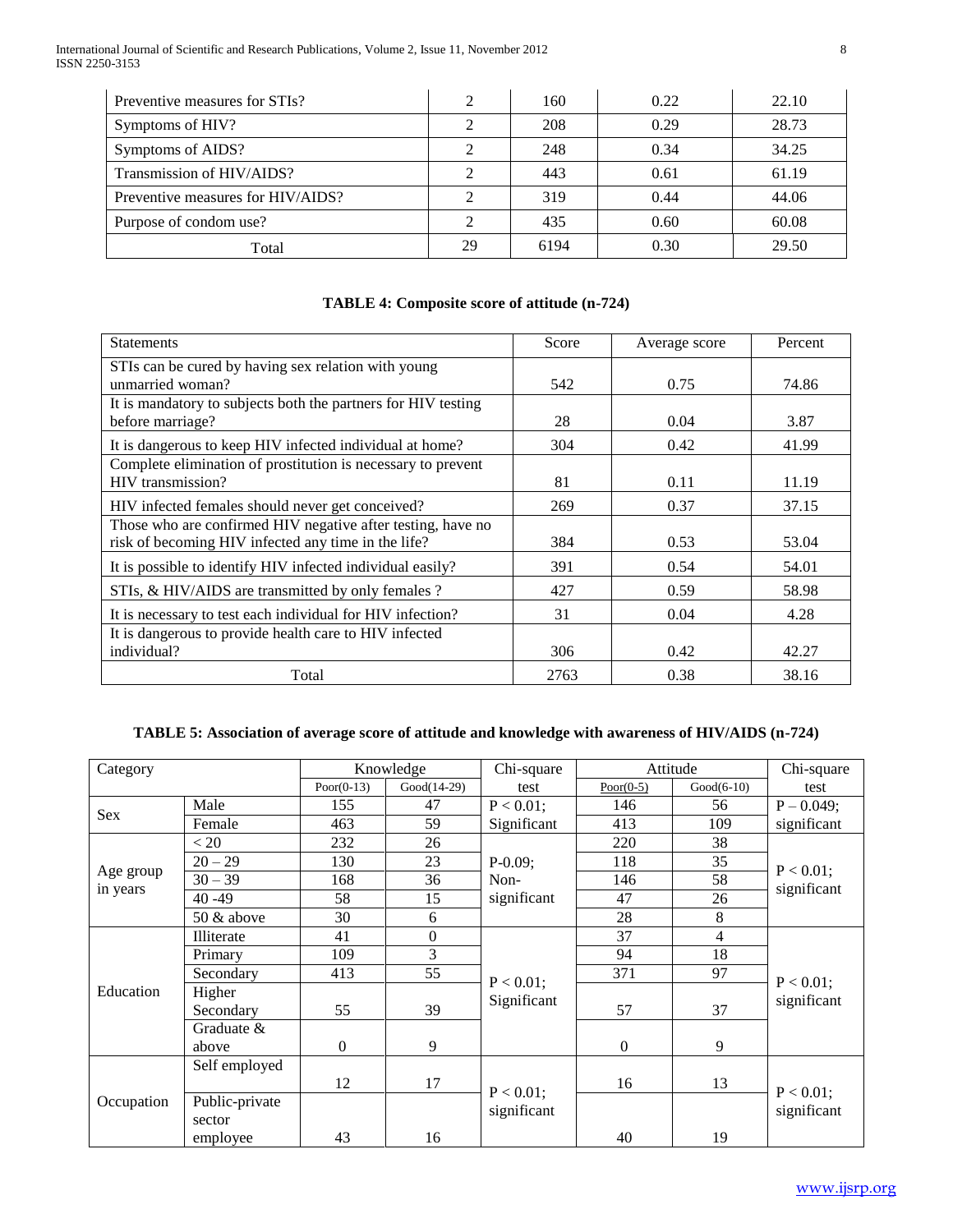International Journal of Scientific and Research Publications, Volume 2, Issue 11, November 2012 9 ISSN 2250-3153

|                                   | Unskilled       |     |     |              |     |                |                               |
|-----------------------------------|-----------------|-----|-----|--------------|-----|----------------|-------------------------------|
|                                   | laborer         | 318 | 56  |              | 295 | 79             |                               |
|                                   | Unemployed      | 245 | 17  |              | 208 | 54             |                               |
|                                   | Hindu           | 607 | 103 | $P - 1.1$ ;  | 549 | 161            | $P-0.8;$ non-                 |
| Religion                          | <b>Muslim</b>   | 6   |     | Non-         | 5   | 2              | significant                   |
|                                   | Others          | 5   | 2   | significant  | 5   | 2              |                               |
|                                   | <b>Backward</b> |     |     | $P - 0.4$ ;  |     |                |                               |
| Caste                             | Class           | 255 | 39  | Non-         | 235 | 59             | $p-2.1$ ; non-<br>significant |
|                                   | Others          | 363 | 67  | significant  | 324 | 106            |                               |
|                                   | Married         | 338 | 70  | $p - 0.07$ ; | 304 | 104            | $p-0.14;$                     |
| Marital                           | Unmarried       | 265 | 33  | Non-         | 241 | 57             | Non-                          |
| <b>Status</b>                     | Divorced $\&$   |     |     | significant  |     |                | significant                   |
|                                   | others          | 15  | 3   |              | 14  | $\overline{4}$ |                               |
|                                   | Class I         | 14  | 15  |              | 18  | 11             |                               |
| Per capita<br>income per<br>month | Class II        | 39  | 17  | $P < 0.01$ ; | 42  | 14             | $P - 0.23$ ;                  |
|                                   | Class III       | 159 | 22  | Significant  | 140 | 41             | non-<br>significant           |
|                                   | Class IV        | 406 | 52  |              | 359 | 99             |                               |

# **TABLE 6: Important finding of focus group discussion**

| Sr. No. | Positive findings                                                                                                | Sr.<br>No. | Negative findings                                                                                                                     |
|---------|------------------------------------------------------------------------------------------------------------------|------------|---------------------------------------------------------------------------------------------------------------------------------------|
| 1.      | Majority of the people had heard of<br>HIV/AIDS.                                                                 | 1.         | Significantly low percentages of people had<br>heard of STIs.                                                                         |
| 2.      | People were aware of transmission of<br>HIV/AIDS from migrants.                                                  | 2.         | Knowledge related to the transmission and<br>prevention of HIV/AIDS was poor.                                                         |
| 3.      | Some of the adolescent boys and girls had<br>received training at school level, from<br>teachers.                | 3.         | There was no awareness about diagnostic and<br>treatment facilities.                                                                  |
| 4.      | Most of the people expressed desire to obtain<br>more knowledge about HIV/AIDS and STIs<br>and their prevention. | 4.         | There was lot of hesitation to talk openly on<br>the topic of HIV/AIDS and STIs and condom<br>use, especially among adolescent girls. |
| 5.      | People accepted the prevalence of premarital<br>and extramarital affairs in the village.                         | 5.         | Lack of knowledge about symptoms of<br>HIV/AIDS and STIs.                                                                             |
| 6.      | There was no evidence of sexual exploitation<br>or trafficking.                                                  | 6.         | People were not aware about responsible<br>behaviours.                                                                                |
|         |                                                                                                                  | 7.         | There was no consistency in understanding<br>the issue.                                                                               |
|         |                                                                                                                  | 8.         | There was no clear understanding of<br>importance of the issue.                                                                       |
|         |                                                                                                                  | 9.         | Role of condom in prevention of HIV/AIDS<br>was less known.                                                                           |
|         |                                                                                                                  | 10.        | Participants were not inclined to accept the<br>AIDS patient.                                                                         |

## **TABLE 7: HIV positive among tested**

| Sr. |                                      | Period          | No.    | No.      | Total  | Total    | Percent  |
|-----|--------------------------------------|-----------------|--------|----------|--------|----------|----------|
| No. | Cases                                |                 | tested | positive | tested | positive | positive |
|     |                                      | Apr to Jun 2009 | 106    |          |        |          |          |
|     | ANC cases                            | Jul to Sep 2009 | 75     |          | 264    | 0        | $0.00\%$ |
|     |                                      | Oct to Dec 2009 | 83     |          |        |          |          |
| 2   | Voluntary testing<br>(Migrant males) | Apr to Jun 2009 | 10     |          |        |          |          |
|     |                                      | Jul to Sep 2009 | 16     |          | 38     | 10       | 26.32%   |
|     |                                      | Oct to Dec 2009 | 12     |          |        |          |          |
| 3   | Spouses of HIV                       | Apr to Jun 2009 | ↑      |          | 10     | 2        | 20.00%   |
|     | positive migrants                    | Jul to Sep 2009 |        |          |        |          |          |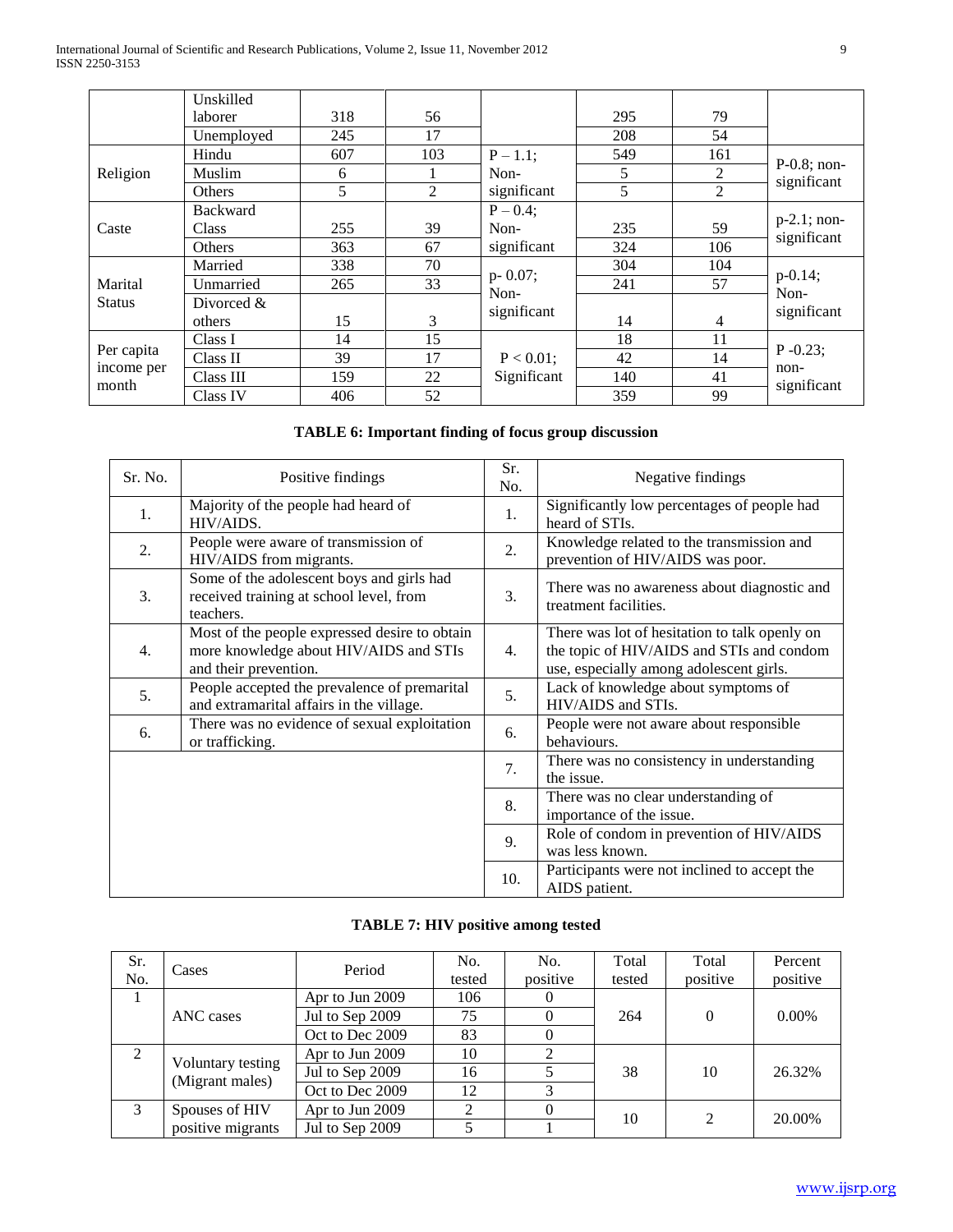|       |                  | Oct to Dec 2009 |  |     |        |
|-------|------------------|-----------------|--|-----|--------|
|       | Testing of       | Apr to Jun 2009 |  |     |        |
|       | children of HIV  | Jul to Sep 2009 |  |     | 50.00% |
|       | positive parents | Oct to Dec 2009 |  |     |        |
| Total |                  |                 |  | 314 | 4.14%  |

## **TABLE 8: Morbidity and mortality due to HIV/AIDS (during April to December 2009)**

| Morbidity / Mortality                              |  | No.     | Subtotal | Total |
|----------------------------------------------------|--|---------|----------|-------|
|                                                    |  | Females |          |       |
| Adults living with HIV / AIDS                      |  |         | 23       | 24    |
| Children living with HIV / AIDS                    |  |         |          |       |
| Adult deaths due to AIDS (April to December 09)    |  |         |          |       |
| Children deaths due to AIDS (April to December 09) |  |         |          |       |

## **TABLE 9: Care and support of infected /affected individual**

| Activities                                                    | Period                   | No.            | Total          |  |
|---------------------------------------------------------------|--------------------------|----------------|----------------|--|
|                                                               | April to June 2009       | 7              |                |  |
| Referral to tertiary care<br>institute for CD4 counts         | July to September 2009   | 8              | 23             |  |
|                                                               | October to December 2009 | 8              |                |  |
|                                                               | April to June 2009       | $\overline{2}$ |                |  |
| Referral to tertiary care<br>institute for ART                | July to September 2009   | 6              | 12             |  |
|                                                               | October to December 2009 | 4              |                |  |
| Referral to tertiary care                                     | April to June 2009       | $\overline{2}$ |                |  |
| institute for treatment of<br>opportunistic infections        | July to September 2009   | $\overline{2}$ | 9              |  |
|                                                               | October to December 2009 | 5              |                |  |
|                                                               | April to June 2009       | $\mathfrak{D}$ | 12             |  |
| Financial support to families<br>with PLHA                    | July to September 2009   | 6              |                |  |
|                                                               | October to December 2009 | $\overline{4}$ |                |  |
|                                                               | April to June 2009       |                |                |  |
| Financial support to families<br>with death of earning member | July to September 2009   | $\theta$       | $\mathfrak{D}$ |  |
|                                                               | October to December 2009 |                |                |  |
| Educational and financial                                     | April to June 2009       |                |                |  |
|                                                               | July to September 2009   | $\theta$       | 2              |  |
| support to orphaned children                                  | October to December 2009 |                |                |  |

## **TABLE 10: Participants of training workshops**

| Participants                           | Male | Female | Total |
|----------------------------------------|------|--------|-------|
| Self help group members                |      | 38     | 38    |
| Spouses of the migrants                |      | 40     | 40    |
| Adolescent boys                        | 39   |        | 39    |
| Adolescent girls                       |      | 40     | 40    |
| Panchayat raj institute members        | 13   |        | 21    |
| Pre-school and primary school teachers |      | 22     | 39    |
| Total                                  | 69   | 148    | 217   |

# **TABLE 11: IEC activities in Villages**

| Activity                 | Period        | <b>Sessions</b> | Particip | Total           |              |
|--------------------------|---------------|-----------------|----------|-----------------|--------------|
|                          |               |                 | ants     | <b>Sessions</b> | Participants |
| HIV / AIDS education     | Apr to Jun 09 |                 | 76       |                 |              |
| sessions for high-school | Jul to Sep 09 |                 | 32       |                 | 173          |
| children                 | Oct to Dec 09 |                 | 65       |                 |              |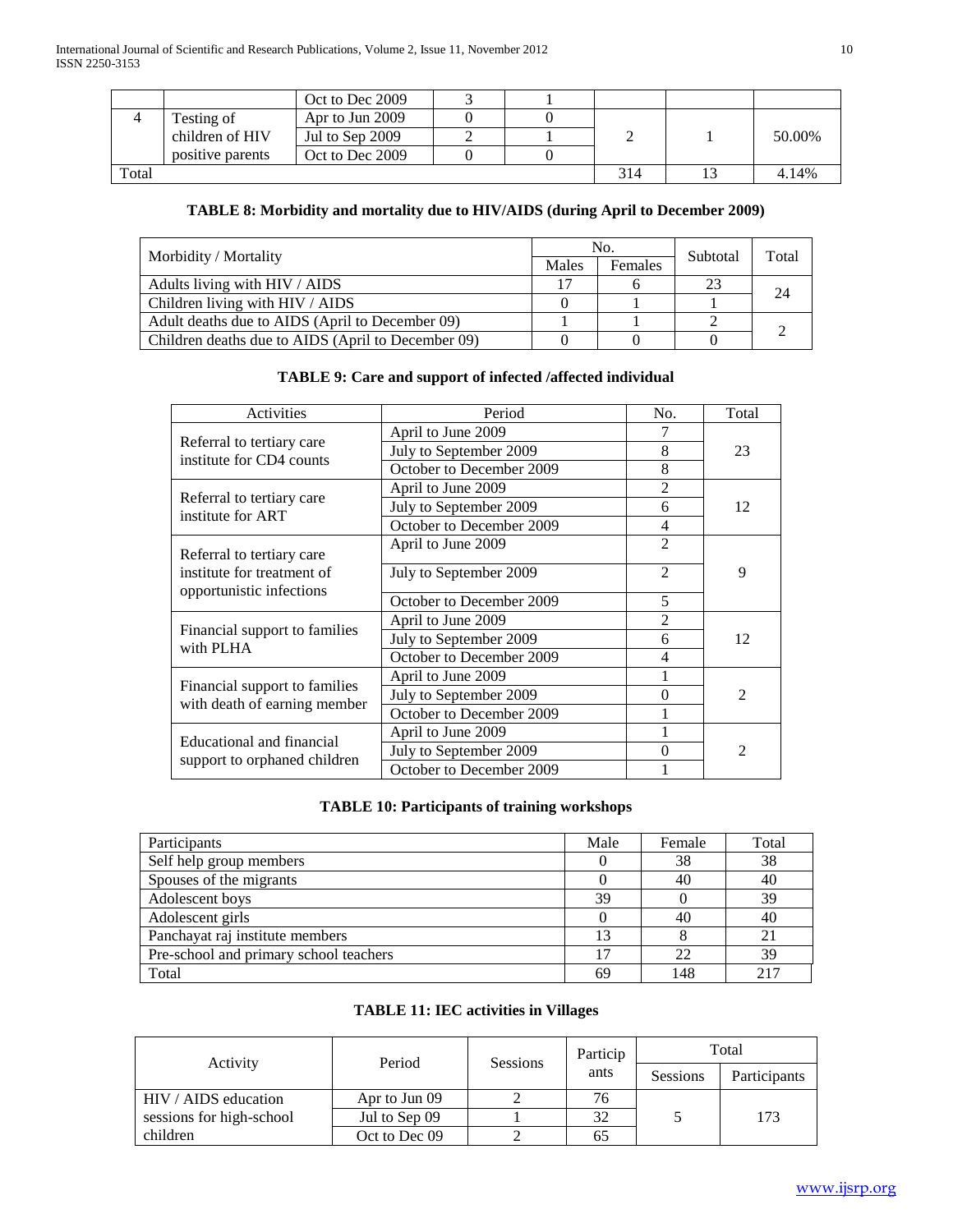| HIV / AIDS education                              | Apr to Jun 09 | 1                | 54       |                |      |
|---------------------------------------------------|---------------|------------------|----------|----------------|------|
| sessions for self help group                      | Jul to Sep 09 | $\theta$         | $\Omega$ | $\overline{2}$ | 103  |
| females                                           | Oct to Dec 09 | 1                | 49       |                |      |
| HIV / AIDS education                              | Apr to Jun 09 | 3                | 65       |                |      |
| sessions for spouses of                           | Jul to Sep 09 | 3                | 71       | 8              | 172  |
| migrants                                          | Oct to Dec 09 | $\overline{2}$   | 36       |                |      |
| HIV / AIDS education                              | Apr to Jun 09 | $\mathbf{1}$     | 13       |                |      |
| sessions for Panchayat-raj<br>institution members | Jul to Sep 09 | $\overline{2}$   | 19       | 3              | 32   |
|                                                   | Oct to Dec 09 | $\boldsymbol{0}$ | $\Omega$ |                |      |
| HIV / AIDS education                              | Apr to Jun 09 | 3                | 101      |                |      |
| sessions for adolescent boys                      | Jul to Sep 09 | 3                | 93       | 8              | 237  |
|                                                   | Oct to Dec 09 | $\overline{2}$   | 43       | 8              |      |
| HIV / AIDS education                              | Apr to Jun 09 | $\overline{3}$   | 78       |                |      |
| sessions for adolescent girls                     | Jul to Sep 09 | $\overline{3}$   | 59       |                | 183  |
|                                                   | Oct to Dec 09 | $\overline{2}$   | 46       |                |      |
|                                                   | Apr to Jun 09 | $\overline{0}$   | $\Omega$ |                |      |
| Poster exhibitions                                | Jul to Sep 09 | 1                | 140      | $\overline{2}$ | 325  |
|                                                   | Oct to Dec 09 | 1                | 185      |                |      |
| Counselling sessions for                          | Apr to Jun 09 | $\overline{2}$   | 39       |                |      |
| individuals practising high                       | Jul to Sep 09 | $\theta$         | $\Omega$ | 4              | 86   |
| risk behaviours                                   | Oct to Dec 09 | $\overline{2}$   | 47       |                |      |
| Dissemination of messages                         | Apr to Jun 09 | 1                | 150      |                |      |
| at religious festivals and                        | Jul to Sep 09 | 3                | 210      | 7              | 690  |
| fairs                                             | Oct to Dec 09 | 3                | 330      |                |      |
| World AIDS day and week                           | Dec 2009      | 1                | 56       | 1              | 56   |
|                                                   | Total         |                  |          | 48             | 2057 |
|                                                   |               |                  |          |                |      |

#### IV. DISCUSSION

 A community based interventional study was carried out in 40 villages adopted by PRIDE-India NGO in Mahad Taluka of Raigad District. The study period was January 2009 to December 2009.

 Total 724 individuals were interviewed with 202 (27.9%) males and 522 (72.1%) females. Most of them 615 (84.94%) were in the age group of 15 - 40 years, Hindu by religion (710, 98.06%), backward class (294, 40.60%), married (408, 56.35%), educated up to secondary school level (480, 66.29%), occupied as unskilled labourer (374/479, 78.8%) and socio-economic class IV (458, 63.26%). Also, 547 (75.55%) of participants have also reported various forms of addictions among their family members mainly tobacco consumption (504, 92.13%) in various forms. Only 99 (49.0%) males and 83 (15.90%) females mentioned that they were the decision makers on their health problems, while, only 87 (43.07%) males and 288 (55.17%) females said that they discuss health and sexual issues with family members.

 In the present study, 626 (86.46%) participants had heard of HIV / AIDS. In National Behavioural Surveillance Survey, 2006 carried out by NACO, it was observed that percentage of respondents who had ever heard of HIV / AIDS in rural Maharashtra was 94.5%.**(6)** The results from BBC World Service Trust"s HIV knowledge attitudes and practices in India, baseline survey done in 2005 with help of World Bank showed that 82%

of the rural Indian population had heard of AIDS and 64% had heard of HIV, while 63% had heard of both HIV and AIDS**. (7)**

 In this study level of awareness was significantly lower in females, individuals aged less than 20 years, illiterate, unemployed backward caste and unmarried population. Level of awareness about HIV / AIDS in males was 96.04% and in females 82.76%. Low level of awareness among females may be attributed to the fact that rural women have a barrier of shyness between them and the information providers and also they have less access to information and media in a male dominated society. The social values and customs also restrain the people from knowing and discussing about HIV/AIDS since it is mainly Sexually Transmitted Disease (STD).

 In National Family Health Survey 3, 2005-06, coordinated by the International Institute for Population Sciences (IIPS) under the aegis of the Government of India, it was observed that 92.5% males and 81.6% females in Maharashtra had heard of HIV / AIDS.**(8)**

 In National Behavioural Surveillance Survey, 2006 carried out by NACO, it was observed that percentage of respondents who had ever heard of HIV / AIDS in rural Maharashtra was 96.5% in males and 92.4% in females.**(6)** In a study done by T. Subramanian, et al. in Tamil Nadu, it was seen that only 72% rural women had heard of AIDS.(**9)** Similarly in a study done by D. Balk, S. Lahiri in 13 states of India, low rates of knowledge and awareness were reported more among rural women.**(10)** In another study done by Tillich M. and Nilsson A. amongst pregnant women of rural Maharashtra, in 2002, it was observed that only 81% rural women had ever heard of HIV / AIDS.**(11)**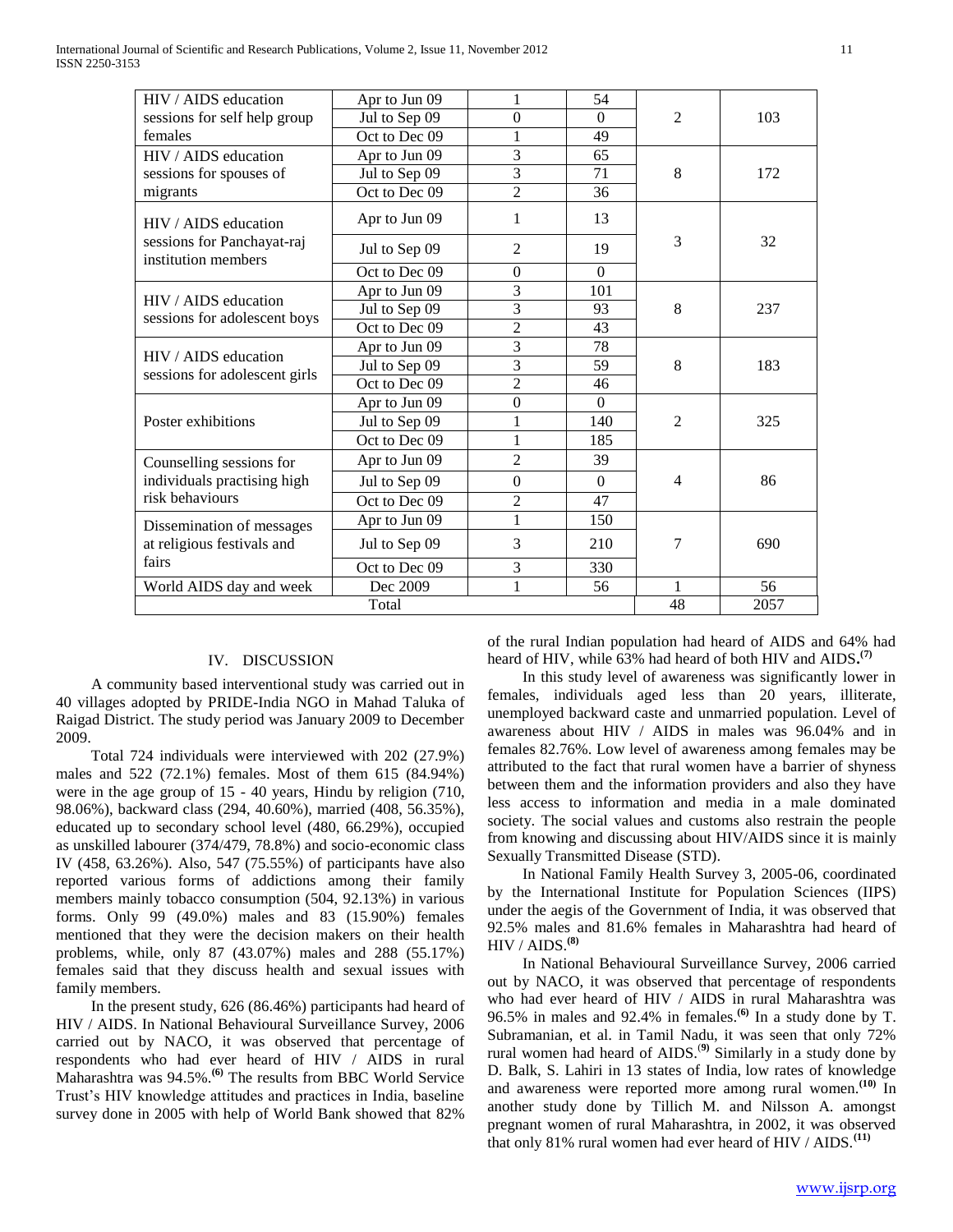In the present study Level of awareness was significantly lower in individuals younger than 20 years (200, 77.52%) as compared to those older than 20 years (426, 91.42%). This may be attributed to the fact that adolescent boys and girls are less open with the adults to talk about the issue of HIV / AIDS, and this might be the reason behind some of them avoiding to answer the questions about HIV / AIDS. Similarly, in another study done by D. Balk, S. Lahiri in 13 states of India it was seen that AIDS knowledge was more among those older than 20 years.**(12)** In National Behavioural Surveillance Survey, 2006 carried out by NACO, level of awareness of HIV / AIDS in age group of 15 to 24 years was found to be 88.5% and of 25 to 39 years was 84.7%.**(6)**

 In the present study level of awareness was significantly lower in illiterate (21, 51.22%) as compared to literates (683, 88.58%). As the education level increases the awareness about HIV / AIDS increases, which is because of the fact that illiterate people are less exposed to informative material than educated and the level of understanding of the information increases with education. Similarly in a study conducted on AIDS awareness and knowledge of Indian women, done by D. Balk, S. Lahiri in 13 states of India, low rates of knowledge and awareness were reported more among rural and illiterate women. Multivariate analysis found rural, poorly educated and poor women to be the least likely to be AIDS-aware and, if aware, to be having the poorest understanding of AIDS.<sup>(10)</sup> In National Behavioural Surveillance Survey, 2006 carried out by NACO, it was seen that level of awareness about HIV / AIDS was lower in illiterates (45.8%) as compared to primary (77.7%), middle (91.6%), secondary and higher secondary (98.2%) and graduate and above (99.8%).**(6)**

 In the present study level of awareness was significantly lower in unmarried (238, 79.87%) as compared to married (373, 91.42%) and divorced (15, 83.33%). This may be attributed to the fact that most of the individuals in this study who are unmarried are adolescents and young adults, who are less open with adults to talk about HIV / AIDS and thus may have avoided answering to the questions about HIV / AIDS. In National Behavioural Surveillance Survey, 2006 carried out by NACO, it was seen that the level of awareness of HIV / AIDS in currently married 81.4%, unmarried 92.3% and formerly married 71.4 %.(**6)**

 In this study, mass media i.e. television, radio, etc was major source of information of HIV / AIDS, as it contributed for 316 (74.18%) of participants, while, peer group i.e. friends and colleagues contributed for 198 (46.48%) of participants and hospitals and doctors contributed for only 51 (11.97%) of participants. In a study done by D. Balk, S. Lahiri in 13 states of India, it was seen that AIDS knowledge was more among those who had greater exposure to mass media. Television was the greatest source of AIDS information.**(12)** Similarly in another study done by T. Subramanian et al.in Tamil Nadu, television, radio and friends were reported as the main sources of information on AIDS.**(9)** In National Behavioural Surveillance Survey, 2006 carried out by NACO, it was seen that mass media i.e. television, radio, etc was major source of information (86.6%) about HIV / AIDS in Maharashtra.<sup>(6)</sup> In another study done by V. Bhatia et al. in Chandigarh, it was seen that major source of information about AIDS was mass media followed by friends.**(13)**

 Maximum obtainable score from knowledge questionnaire was 29, which none of the participants achieved. Maximum score achieved by participant was 24 and minimum score was 2 and average score per person was 8.56. Composite score for knowledge was only 29.50%. This means, overall knowledge of all the individuals about HIV / AIDS is very poor.

In the present study it was observed that majority 618 (85.36%) individuals had poor score on knowledge scale and only 106 (14.64%) could score more than 13 on knowledge composite score scale.

 Maximum obtainable score from attitude questionnaire was 10, which none of the participants achieved. Maximum score achieved by participant was 8 and minimum score was 1 and average score per person was 3.81. Average composite score for attitude was 38.16%. 165 (22.8%) individuals had right attitude (Composite score 6 to 10) towards HIV/AIDS. Attitude of the participants towards HIV / AIDS was poor which may be attributed to lack of awareness about the disease.

Composite score for attitude was significantly lower in females, individuals aged less than 20 years, illiterate and unemployed individuals as only 109 (20.88%) females, 38 (14.73%) individuals aged less than 20, 4 (9.76%) illiterate and 54 (20.61%) unemployed individuals could score more than 5 on attitude scale. This reflects poor attitude and lack of acceptability of individuals towards HIV / AIDS. This can be attributed to various factors such as low levels of awareness, lack of access to information, low literacy and various misconceptions about HIV / AIDS.

 Focus group interviews were the most appropriate methods to understand general view of the villagers about HIV and AIDS as it brought together different people and gave the opportunity to verify some of the facts about HIV and AIDS in the village. It also helped to generate hypotheses and ideas. For this purpose a total of 21 FGDs in 6 randomly selected villages (5 each for males, females, adolescent boys and girls, and one combined for all categories of individuals at Bheloshi) were conducted.

 In these FGDs it was observed that, there was awareness among the focus group participants about HIV / AIDS, but there was lot of hesitation to talk openly on the topic of HIV/AIDS and STIs and condom use, especially among adolescent girls. Significantly low percentages of focus group participants had heard of STIs. Knowledge related to the transmission and prevention of HIV/AIDS was also poor. Very less participants were aware about correct modes of transmission of HIV / AIDS and some also mentioned "mosquito bite" and sharing food and clothes, coughing, water as modes of HIV / AIDS transmission. There is clearly lack of awareness about transmission and prevention of HIV / AIDS. Very few participants were aware correct ways of prevention of HIV / AIDS. Role of condom in prevention of HIV/AIDS was less known and very few participants also harboured misconceptions like use of mosquito nets, avoiding HIV infected persons and clean drinking water. Though awareness about symptoms of HIV / AIDS was very less among focus group participants, some of them knew few symptoms of AIDS, most commonly mentioning fever, diarrhoea, cough, vomiting, decreased appetite, weight loss, tuberculosis, and Herpes rash. A few reported that, AIDS patients" skin gets blackened, and a few also mentioned that worms and boils over body. Positive finding was that most of the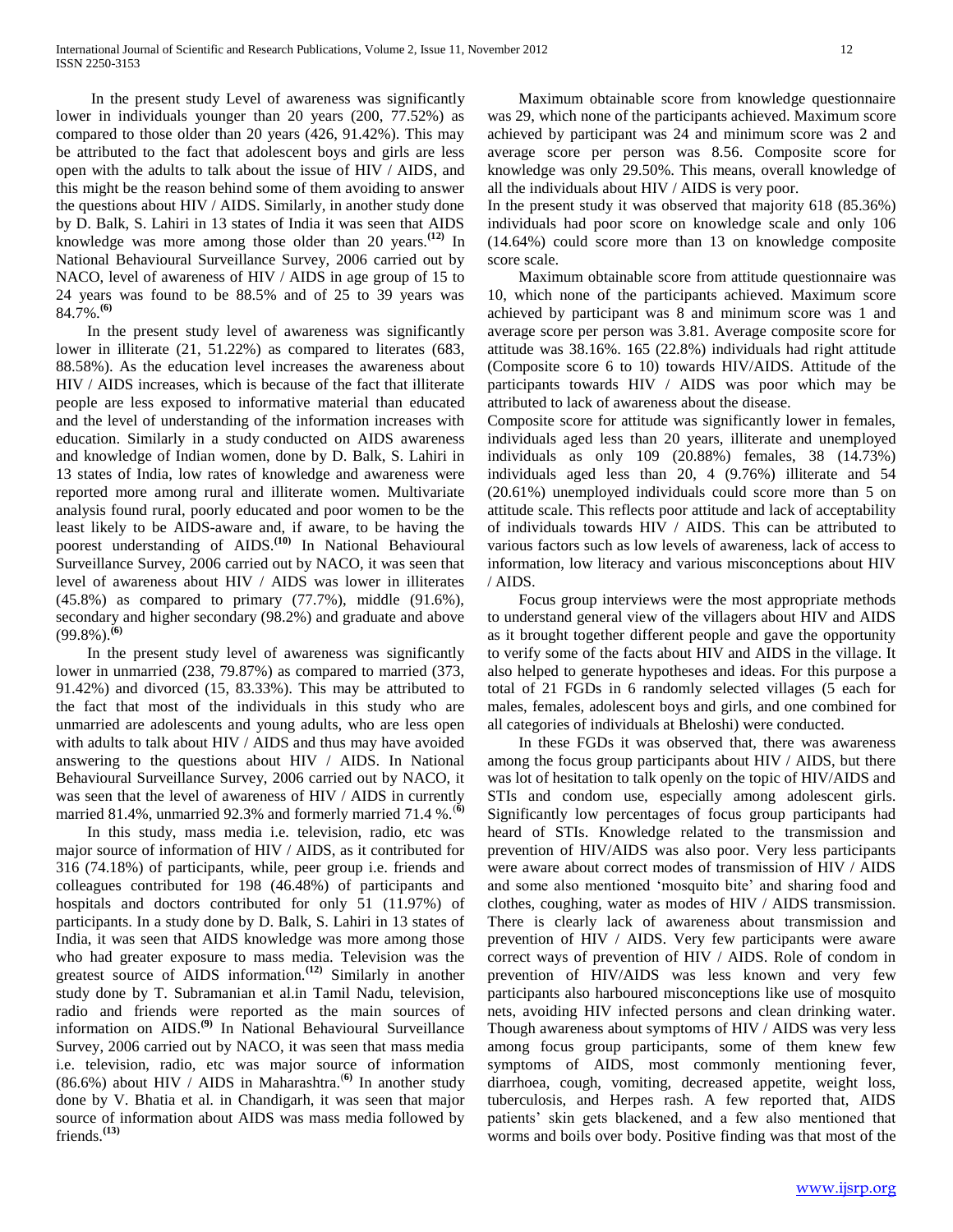participants expressed desire to obtain more knowledge about HIV/AIDS and STIs and their prevention. Some of the adolescent boys and girls had even received training at school level, from teachers.

 The participants revealed that the cases of HIV / AIDS in villages were on rise in recent 2 to 3 years and a few deaths AIDS were also reported. Many of the participants attributed this to recent increasing trend of migration and mobility of young adults to Mumbai. Participants accepted the prevalence of premarital and extramarital affairs in the villages among adolescents and young adults. Some of them also felt this as the reason behind rise in number of HIV / AIDS cases recently. There was no evidence of sexual exploitation or trafficking in villages, as told by the participants. When probed about attitude and acceptance towards HIV infected persons, many participants were not inclined to accept the AIDS patients. Overall there was no consistency in understanding the issue HIV / AIDS and there was no clear understanding of importance of the issue among the participants. Similar findings from focus group discussions were observed in a study "HIV / AIDS in rural India: context and health care needs" done by Saseendran Pallikadavath et al. done in villages in Pune District of Maharashtra in 2001.**(14)**

 In the present study total 264 pregnant women from general population were counselled at PRIDE-India health centre and tested at nearby ICTC at Rural hospital Mahad. None of the pregnant women were found to be HIV positive. Total 38 migrant males from villages volunteered for HIV testing at ICTC at Rural hospital Mahad of which 10 (26.32%) were found to be positive. This high prevalence among male migrants indicates them as high risk group. Spouses of HIV positive migrants were also subjected to HIV testing and 2 (20.00%) of them were found to be HIV positive. It was clear from this finding that spouses of the migrants are very much susceptible to get HIV infection from their husbands. Also 2 children who were siblings, one aged 3 years and other 5 years, who had both parents HIV positive (father was migrant and died) diagnosed in last 2 years, were tested for HIV and 1 (50.00%) of them was found to be HIV positive. This indicates perinatal transmission of HIV. There were total 23 adults and 1 child living with HIV / AIDS (old as well as new), of which 10 adults and 1 child had been newly diagnosed during period April to December 2009. During period April to December 2009 there were 2 deaths of adults, who were diagnosed as HIV positive previously before this study was carried out.

 In the present study, during period April to December 2009, total 23 HIV positive individuals were referred to tertiary care institute at Panvel, Panchgani and Mumbai for regular CD4 count, while 10 newly diagnosed were also sent for ART. All HIV positive persons were screened for opportunistic infections at PRIDE-India health centre and 9 of them were referred to tertiary care institutes for treatment of various opportunistic infections.

 An attempt was made to restore the families struck by HIV / AIDS. Financial support was given to families of 10 newly diagnosed PLHAs. Two families where death of earning member due to AIDS had occurred were also given financial support and their children were provided educational support.

 In the present study an attempt was made to improve knowledge and awareness among the general population by training representatives from different social groups. A total of 6 workshops educating participants about HIV / AIDS were held and 217 representatives of different PRIDE-India functionaries participated in them.

 A total of 48 HIV / AIDS awareness sessions were held in different villages which educated 2057 individuals. This included HIV / AIDS education programs for various social groups, in which 8 sessions for spouses of migrants (172 participants), 5 sessions for high-school children (173 participants), 2 for self help groups (103 participants), 3 for Panchayat raj institution members (32 participants), 8 for adolescent boys (237 participants), 8 for adolescent girls (183 participants) were held.Two poster exhibitions about HIV / AIDS were organized for villagers in 2 villages and 325 individuals benefitted from these. A total of 4 HIV / AIDS counselling sessions were held for individuals practicing high risk behaviours and 86 individuals participated in these activities. Dissemination of messages at religious festivals and fairs on 7 occasions and 690 individuals participated in these activities. World AIDS day and World AIDS week were celebrated at PRIDE-India health centre, Mahad in which 56 individuals participated.

#### V. CONCLUSION

 The knowledge of rural people about HIV / AIDS, its transmission and prevention should be improved with help of vigorous campaigning, training workshops, HIV / AIDS education sessions with special focus on migrant workers and their families. HIV / AIDS awareness campaigns should be increased at the time of religious festivals and fairs, as migrant workers tend to visit their native place during this period.

 It is necessary to create suitable environments at community level to stimulate, support and sustain healthy lifestyle choices and fear and guilt free discussion on the issue of HIV / AIDS and condom. At the level of the individual, the interventions would focus on behaviour change, especially aimed at HIV / AIDS prevention. Capacity-building strategies for the diagnosis and treatment of HIV must be made available through the existing health care facilities. Training of health professionals is an essential part of a cost-effective, evidence-based strategy for HIV / AIDS prevention and control because of their interaction with general as well as STI patients and pregnant women, as care providers and their role as health communicators in societies. Care and support activities for the HIV infected individuals and their families should be established through existing health facilities.

#### **REFERENCES**

- [1] AIDS epidemic update December 2009 [Internet]. Geneva Joint United Nations Programme on HIV/AIDS (UNAIDS), World Health Organization (WHO); 2009 December.6 Available at: (WHO); 2009 December.6 Available at: [http://data.unaids.org/pub/Report/2009/JC1700\\_Epi\\_Update\\_2009\\_en.pdf](http://data.unaids.org/pub/Report/2009/JC1700_Epi_Update_2009_en.pdf)
- [2] HIV/AIDS in India [Internet]. The World Bank; 2009 February [updated 2009 February]. Available from: [http://siteresources.worldbank.org/SOUTHASIAEXT/Resources/223546-](http://siteresources.worldbank.org/SOUTHASIAEXT/Resources/223546-1192413140459/4281804-1231) [1192413140459/4281804-1231](http://siteresources.worldbank.org/SOUTHASIAEXT/Resources/223546-1192413140459/4281804-1231)